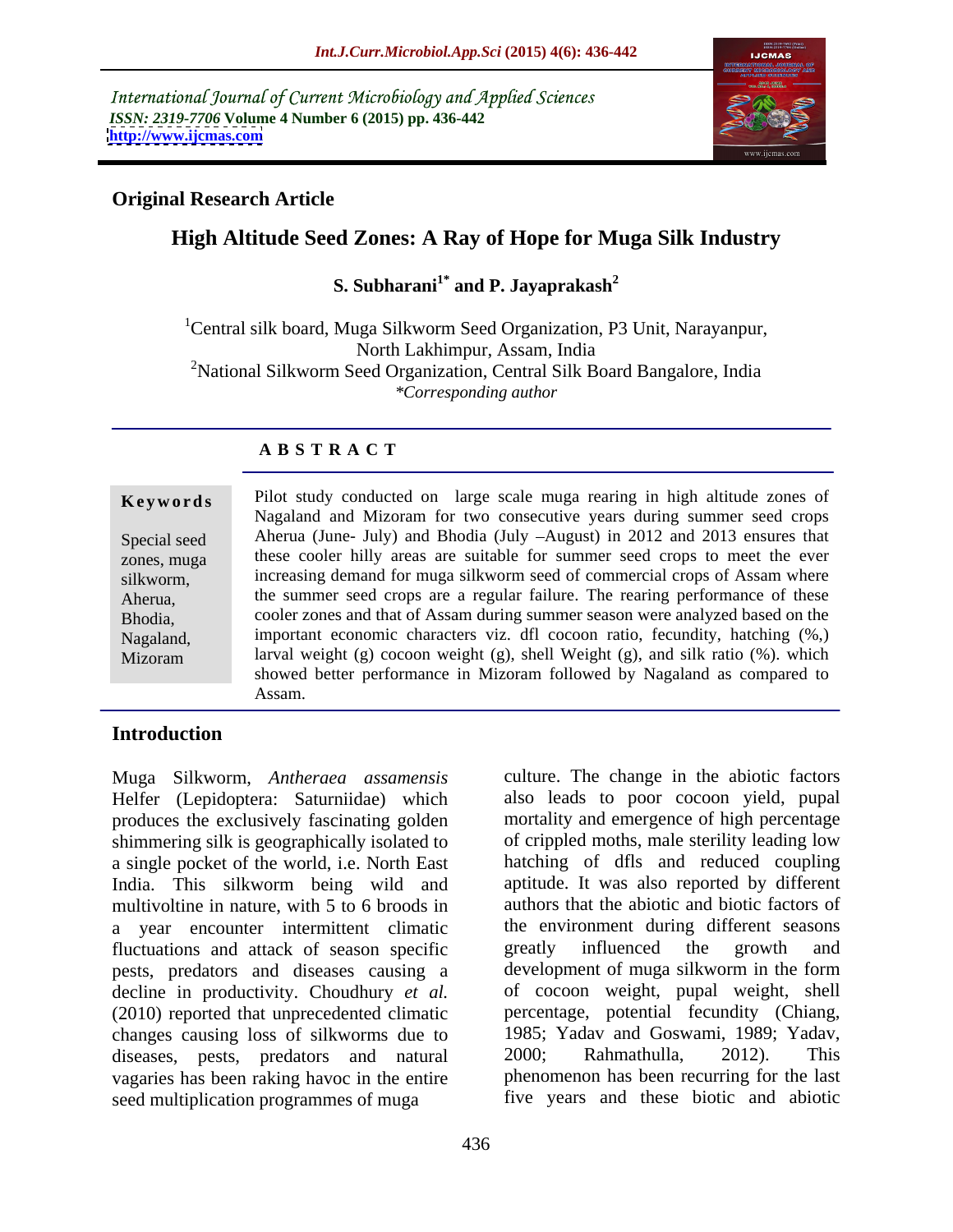vagaries affect dfl production for Kotia (Oct zones of Assam have become redundant. In conducting muga rearings in cooler zones entirely equal to the conducting muga rearing cooler zones equation of the cooler zones equation of the cooler zones equation of the cooler zones equation of the cooler zones equati Silkworm Seed Organization, Central Silk ratio (%). Board, Guwahati, special seed zones for conducting muga rearing during summer in cooler pockets have been identified in the climate on muga rearing was established. nontraditional areas like Kolasib and Kanpui in Mizoram and Mokokchung in Nagaland **Result and Discussion** where there prevails congenial climatic conditions of temperature ranging from 20C to 30 C in Summer. Explorations for identifying more summer seed zones areas for conducting summer seed crop rearing are<br>heing carried out in Arunachal Bradesh presented in table 1 and 2. The min. & max. being carried out in Arunachal Pradesh, Meghalaya and Manipur in North East and nontraditional areas viz. Panchmari, humidity recorded in both the seasons in the (Madhya Pradesh) and Chintapally three locations are also presented in figures

Field studies were conducted during Aherua<br>and Bhodia crop for two consecutive years 42.21 cocoon per dfl followed by and Bhodia crop for two consecutive years during 2012 and 2013 in three different locations viz. Narayanpur in Assam (latitude 27.14 N, Longitude 94.6 E and altitude of 101 m ASL) Mokokchung in Nagaland (Latitude 25.6 N latitude and 93.20 E longitude and altitude 1444.2 m ASL) and Kanpui in Mizoram (latitude 24.35 N and 93.2 E Longitude and altitude of 2065 m ASL). 500 gm muga dfls each in 5 replications were reared in these three

to Nov) and Jethua (Aril to May) performance. pre-brushing care were taken commercial crops. Owing to the prevalence to avoid pest and predators during rearing by of such critical environmental conditions removing dry leaves & twigs of the som many of the traditional seed crops rearing plants and ant nests, cleaning of plots, and order to maintain a continuous supply of dfls measures were also taken to avoid disease and to meet the estimated and potential incidence through dusting of lime & requirements of muga dfls which is between bleaching powder in the field before 125 to 150 lakh per annum, a seed linkage initiation of rearing. Incubation and black programme may be introduced by boxing techniques were followed in order to during adverse climatic conditions in the performance has been assessed by the state of Assam. Hence, to combat crop following parameters viz. dfl: cocoon ratio, failures and to introduce a seed linkage fecundity, hatching (%,) larval weight (g) programme, with the initiative of Muga cocoon weight (g), shell Weight (g), silk locations to evaluate the rearing erection of nylon nets. get uniform hatching. The rearing The abiotic factors were correlated with different economic parameters and the effect of the change in

## **Result and Discussion**

(Andhrapradesh). 1,2,3 and 4. The data presented in table 1 **Materials and Methods** in in Nagland during bodia with 51.41 & The data on the rearing performance of Aherua and Bhodia crops in three locations viz. Narayanpur in Assam, Kanpui in Mizoram and Mokokchung in Nagaland are presented in table 1 and 2. The min. & max. Temperature and min. & max. relative and 2 shows that cocoon yield was highest 45.10 cocoon/ dfl. Mizoram also recorded the same performance with  $45.21 \&$ 42.21cocoon per dfl followed by Aherua(38.2 & 30.2cocoon / dfl) in Aherua. A very poor yield was recorded in Narayanpur, Assam with cocoon yield of 2.10 & 3.77 in Aherua and 10.04 & 5.14 in Bhodia. The cocoon yield during the two seasons in the three different locations was correlated with the abiotic factors (Tables 3  $& 4$ ). Of these, max. Temperature and max. relative humidity had negative significant effect on the cocoon yield.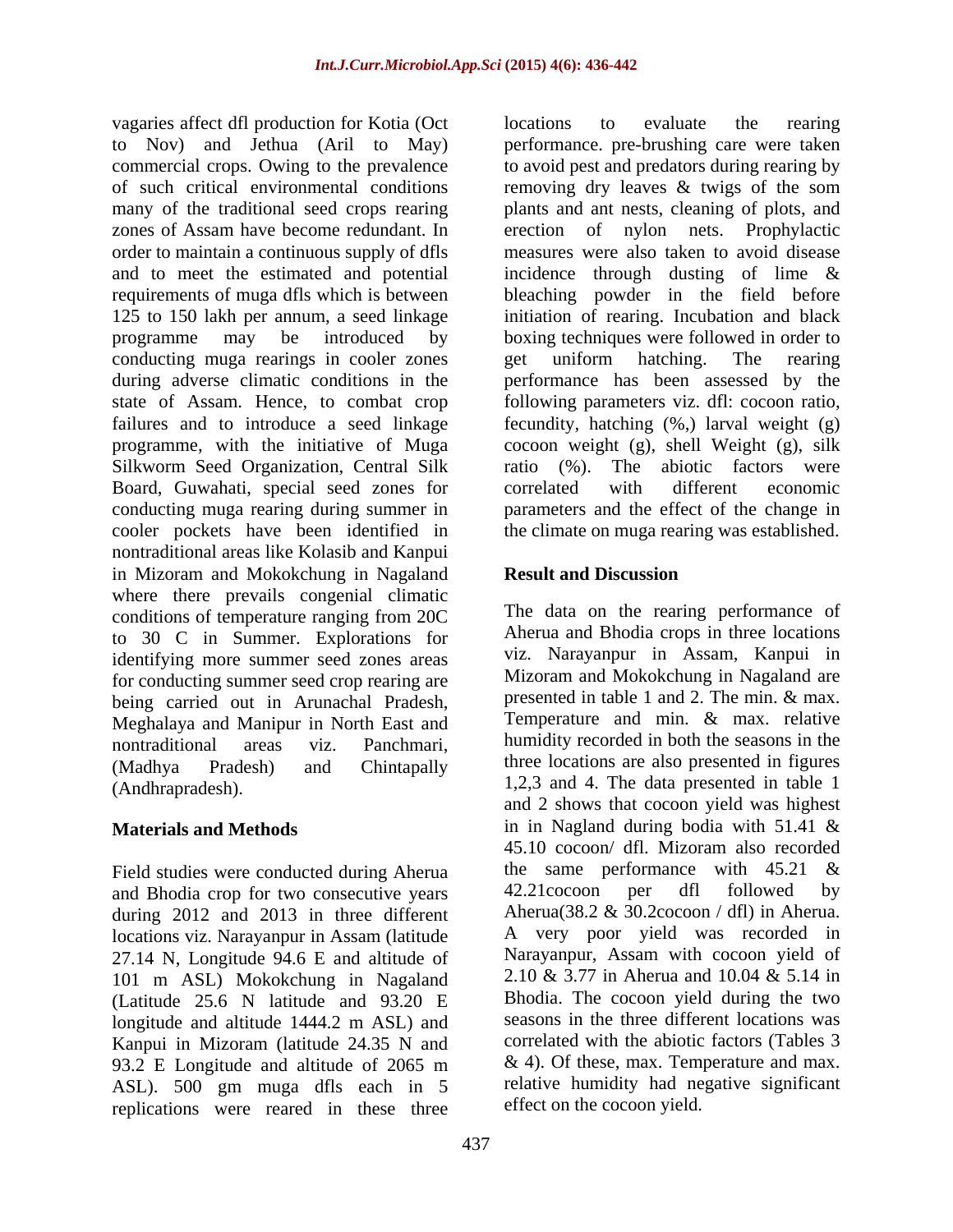The fecundity is also highest during Bodia also leads to embryonic mortality, resulting factors recorded in Narayanpur Assam in rearing season fecundity has decreased in economically. The fourth and fifth stage female worms when exposed to high temperature during the rearing period affects the rate of ovulation and the fecundity gets

Hatching was remarkably poor in the seed ranged from 36 to 38°C. The hatching which may cause a lesser transfer of sperms resulting in increase of unfertilized eggs. It

season in Nagaland with 190 & 180 eggs in damage of the embryo, thus affecting the /moth followed by Mizoram with 160 & hatching. The larvae took significantly 165.The same trend was noticed in Aherua longer time to complete its life cycle in season with 170 & 172, 155 & 150 eggs per Mizoram and Nagaland (23 to 26 days) moth in Nagaland and Mizoram whereas the development completed faster respectively. How ever low fecundity has in warmer conditions of Narayanpur with been recorded in Narayanpur Assam with only 19 days in Aherua crop and 21 days in 125-130 and 120-125 during Aherua and Bhodia crop which indicates that max. bodia seasons respectively. The abiotic temperature had significant negative effect during this season were max. temperature weight in the farm rearing of Narayanpur ranged from 36 to 38 0 C whereas it was ranged from 6.5 to 6.6 gm whereas it was within the optimum limit ranging from 26 to heavier in the rearings of Mizoram (7.05 to 30 in Mizoram and Nagaland. Correlation 7.74 gm) and Nagaland (7.59 to 8.80 gm) coefficient between fecundity and abiotic where prevails a congenial climatic factors indicated negative correlation with condition of 26 to 30 0 C temperature for the max temperature, max. relative humidity conducting muga rearings. Correlation and min. temperature and positive studies carried out with larval weight and correlation with min. relative humidity abiotic factors showed a high negative (significant with max temperature and max. significance with max. temperature and relative Humidity). Due to high temperature max. relative humidity. The cocoon weight Narayanpur which affected muga rearing and Nagaland (5.91 gm). The least was on larval development. The fifth instar larval was observed highest in Mizoram (4.81 gm) recorded in Narayanpur (4.14 gm).

affected. in Nagaland during Bhodia crop in 2013. prepared in Narayanpur recording only 10 to 0.32 gm. In accordance with the cocoon 40 % in Aherua crop when the max temp. weight and shell weight the highest silk ratio percentage of the dfls produced from with 9.75 % and 9.95 % respectively. The Nagaland and Mizoram ranges from 75 to grainages performance shows that farm 82 in both the crops. Correlation studies rearing of Narayanpur gave very poor seed (Tables 3 & 4) revealed that max. cocoon dfl ratio with only 1 dfl from 5 to 8 temperature, min. temperature and max. cocoons whereas the grainage performance relative humidity showed negative is far better in Nagaland and Mizoram association with abiotic factors and positive which yielded 1 dfl from 3 cocoons which is association with min relative humidity at par with norms for dfl recovery. There (significant with max. temperature and was heavy crippled moth emergence during humidity. Rise in temperature and humidity Narayanpur farm grainages, low mating affects the mating behaviour in moths, tendency of the moths, low fecundity and The highest shell weight of 0.49 gm was recorded in Mizoram followed by 0.48 gm However, the lowest shell weight was recorded in Narayanpur rearing with only was observed in Mizoram and Nagaland poor hatching in both the years.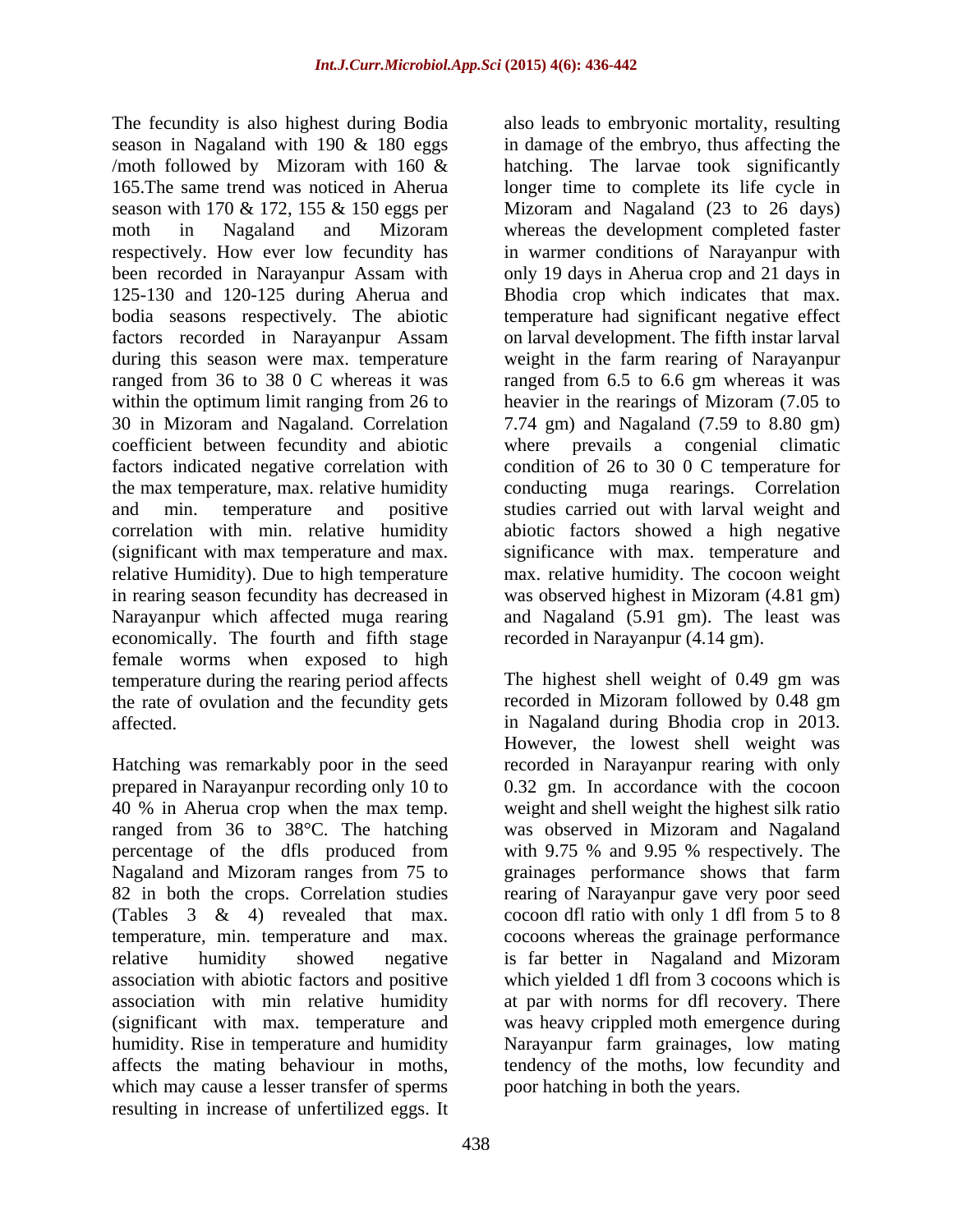### *Int.J.Curr.Microbiol.App.Sci* **(2015) 4(6): 436-442**

| -SI -        | <b>Parameters</b>      |                         | <b>Assam</b>               |        | <b>Mizoram</b>       |             | <b>Nagaland</b> |
|--------------|------------------------|-------------------------|----------------------------|--------|----------------------|-------------|-----------------|
| No.<br>1 I V |                        |                         |                            |        |                      |             |                 |
|              |                        | Aherua                  | <b>Bhodia</b>              | Aherua | <b>Bhodia</b>        | Aherua      | <b>Bhodia</b>   |
|              | Larval Duration (days) |                         | $\bigcap$ 1<br>$\sqrt{21}$ |        |                      | $\sqrt{22}$ | $\sqrt{4}$      |
|              | <b>Dfl:</b> Cocoon     | 1:2.10                  | 1:10.04                    | :38.2  | 1:45.21              | 1:28.19     | 1:51.41         |
|              | Larval Wt. (Male)      | 6.50                    | 6.65                       | 7.39   | $\sim$ $\sim$<br>.∠O | '.ou        | $\sqrt{2}$      |
|              |                        |                         |                            |        |                      |             |                 |
|              | Cocoon Wt. (M)         | 4.30                    | 4.60                       |        | 4.84                 |             | $\sim$ 10       |
|              | Shell Wt. (M)          | 0.36                    | 0.38                       | 0.42   | v. <del>44</del>     | 0.43        | 0.47            |
|              | Silk Ratio             | 8.30                    | 8.26                       | 8. IS  | 9.09                 |             | 9.05            |
|              | Seed Cocoon: Dfl       | 8.70:1                  | 6.23:1                     | 4.12:1 | 3.40:1               | 3.95:1      | 3.14:1          |
|              | Fecundity              | $\perp$ $\angle$ $\cup$ | 130                        | 1.2.2  | 160                  | 17 U        | 190             |
|              | <b>Hatching</b>        | -40                     | - 60                       |        |                      |             | ാറ              |

### **Table.1** Comparative Performance of Muga silkworm rearings during Aherua & Bhodia Crop in 2012

**Table.2** Comparative Performance of Muga silkworm rearings during Aherua & Bhodia Crop in 2013

| Sl.        | <b>Parameters</b>      |              | Assam                          |                                                | Mizoram                           |                | <b>Nagaland</b> |
|------------|------------------------|--------------|--------------------------------|------------------------------------------------|-----------------------------------|----------------|-----------------|
| <b>No.</b> |                        |              |                                |                                                |                                   |                |                 |
|            |                        | Aherua       | <b>Bhodia</b>                  | Aherua                                         | Bhodia                            | Aherua         | <b>Bhodia</b>   |
|            |                        |              |                                |                                                |                                   |                |                 |
|            | Larval Duration (days) | 10           | $\mathcal{D}$ 1<br>$\sqrt{21}$ |                                                | $\bigcap$                         |                |                 |
|            | Dfl: Cocoon            | 1:3.77       |                                |                                                | 10.21                             | :30.25         | 1:45.10         |
|            |                        |              |                                | $\mathbf{1} \cdot \mathbf{1} \cdot \mathbf{1}$ | 1:42.21<br>$\tau$ $\alpha$ $\tau$ |                |                 |
|            | Larval Wt. (Male)      | 6.22         | 6.19                           | 7.74                                           | 1.03                              | 8.80           | 7.59            |
|            | Cocoon Wt. (M)         | 4.14         | $\vert 4.64 \vert$             | 4.78                                           | 4.66                              | 4.60           | 4.82            |
|            | Shell Wt. (M)          | 0.32         |                                | 0.49                                           | 0.48                              | $0.4^{\circ}$  | 0.48            |
|            | Silk Ratio             | 7.72         | $\sqrt{8.18}$                  | 9.75                                           | 9.70                              | 9.10           | 9.95            |
|            | Seed Cocoon : Dfl      | 7.79:1       | 5.52:1                         | 3.05:1                                         | 3.90:1                            | 3.50:1         | 3.80:           |
|            | Fecundity              |              | 135                            | 150                                            | 165                               | 172            | 180             |
|            | Hatching               | $1^{\Omega}$ | $\epsilon$                     | $\sim$                                         |                                   | $\overline{a}$ | 80              |

**Table.3** Correlation coefficient between biotic factors and abiotic factors during 2012

| Parameters             | Min. Temp | Max Temp | Min R.H | Max R.H  |
|------------------------|-----------|----------|---------|----------|
| <b>Larval Duration</b> | $-0.147$  | $-0.833$ | 0.201   | $-0.480$ |
| Larval Wt.             | $-0.284$  | $-0.906$ | 0.580   | $-0.796$ |
| Fecundity              | $-0.206$  | $-0.914$ | 0.492   | $-0.776$ |
| Hatching %             | $-0.085$  | $-0.849$ | 0.349   | $-0.580$ |
| Cocoon yield           | $-0.409$  | $-0.840$ | 0.141   | $-0.436$ |
| Cocoon weight          | $-0.310$  |          |         |          |
| Shell Weight           |           |          |         |          |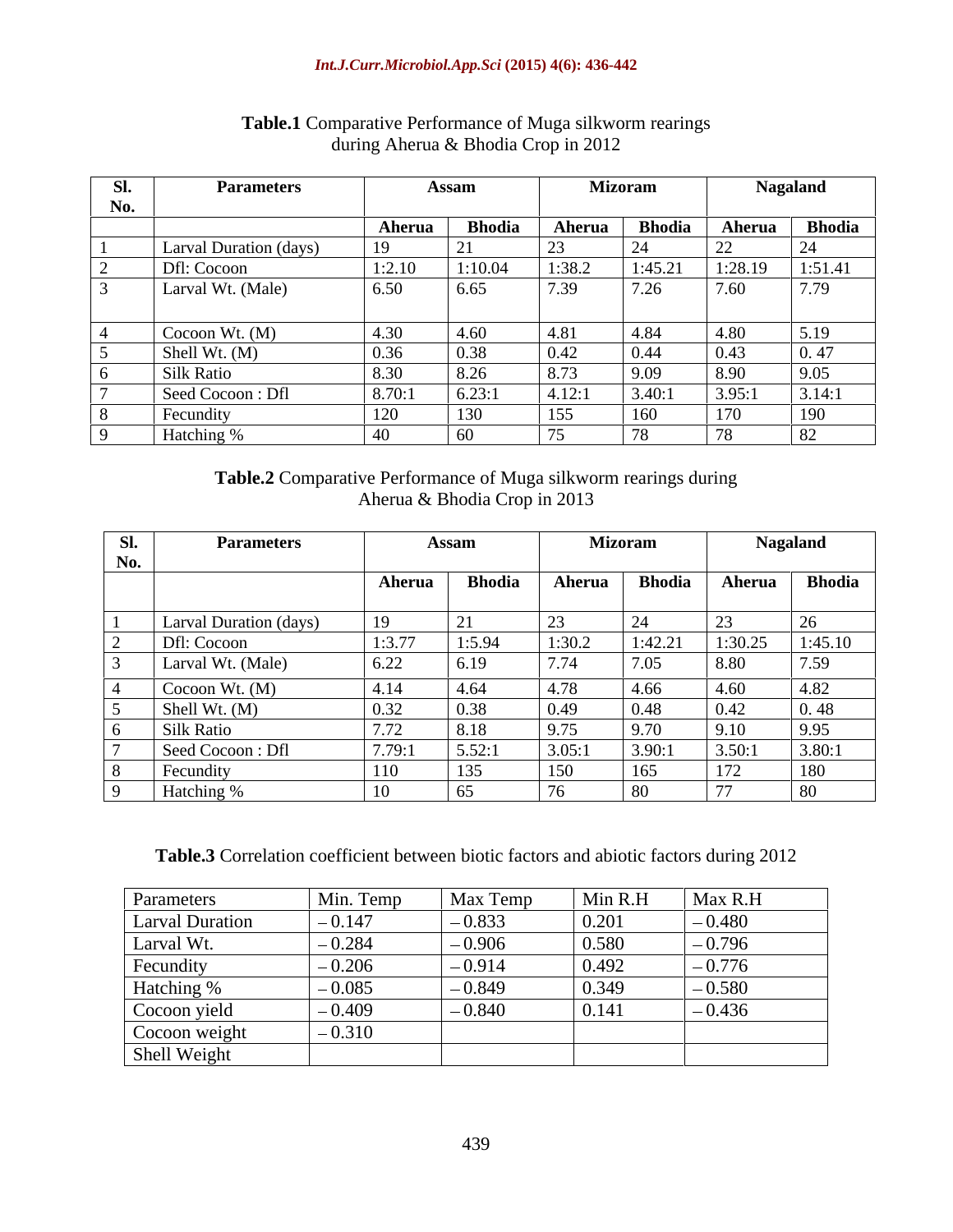### *Int.J.Curr.Microbiol.App.Sci* **(2015) 4(6): 436-442**

| Parameters             | Min. Temp   |                   | $\vert$ Max Temp $\vert$ Min R.H | Max R.H  |
|------------------------|-------------|-------------------|----------------------------------|----------|
| <b>Larval Duration</b> | 0.306       | $-0.798$          | 0.804                            | $-0.638$ |
| Larval Wt.             | $-0.803$    | റ റാറ<br>$-0.933$ | 0.697                            | $-0.818$ |
| Fecundity              | $-0.4/1$    | 0.077<br>$-0.8$ . | 0.780                            | $-0.804$ |
| Hatching %             | $1 - 0.471$ | $-0.688$          | 0.472                            | $-0.573$ |
| Cocoon yield           | $-0.302$    | $-0.850$          | 0.900                            | $-0.533$ |

| Table.4 Correlation coefficient between biotic factors and abiotic factors during 2013 |  |  |
|----------------------------------------------------------------------------------------|--|--|
|----------------------------------------------------------------------------------------|--|--|

**Figure.1** Min and max temperature during Aherua & Bhodia Crop in 2012



**Figure.2** Min and max Humidity during Aherua & Bhodia Crop in 2012



**Figure.3** Min and max temperature during Aherua & Bhodia Crop in 2013

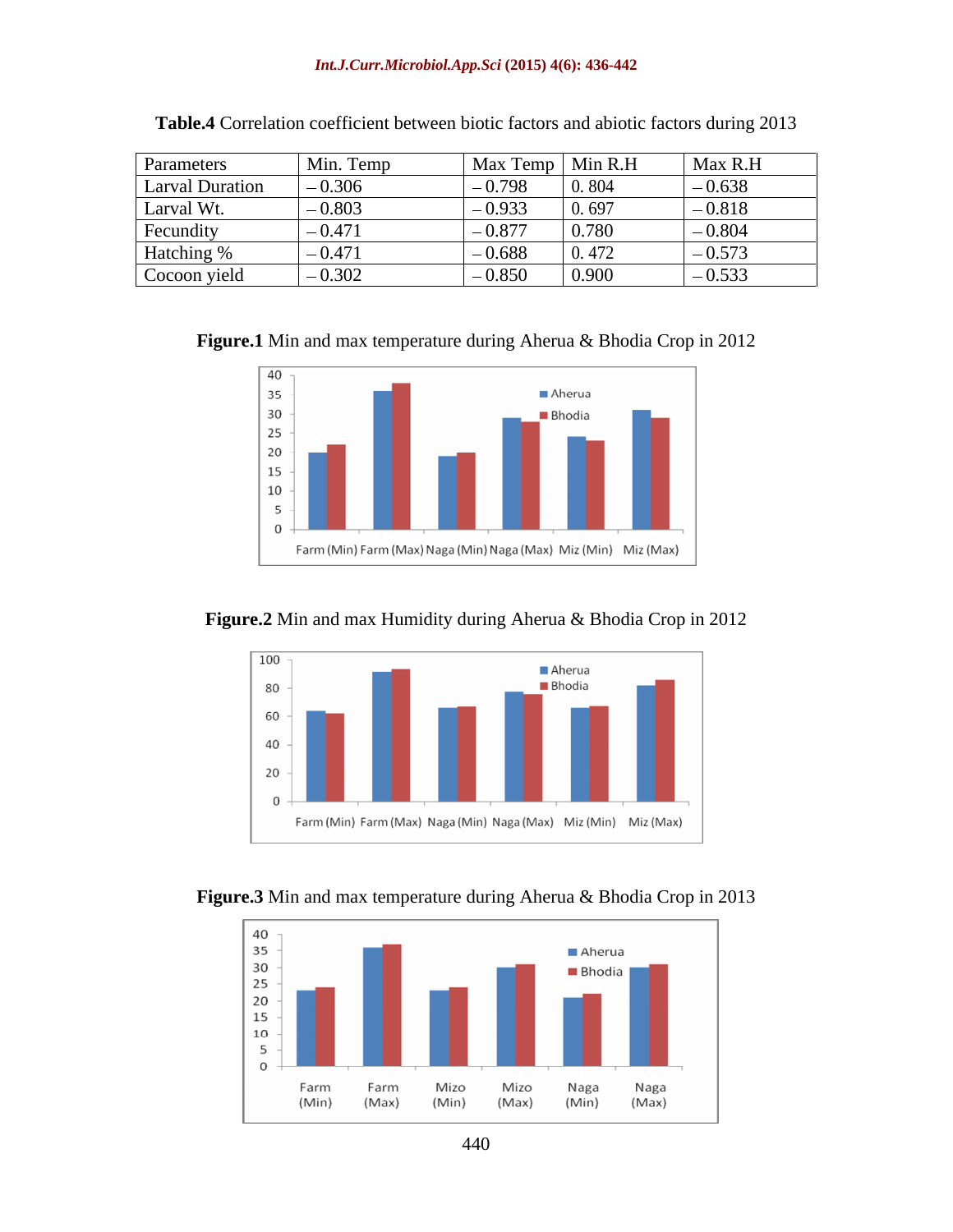

**Figure.4** Min and max humidity during Aherua & Bhodia Crop in 2013

Large scale muga silkworm rearings in fluctuations in abiotic factors during cooler zones viz. Nagaland and Mizoram different seasons greatly influence the has been taken up for the first time by Muga development and survivability (Zamal *et al.,* Silkworm Seed Organisation, Central silk 2010). Das and Roy (2013) in their study on Board, Guwahati to combat muga crop temperature trends in Assam also observed failures during summer seed crop rearings in that majority of the trends, both annual and Assam and bridge the gap of seed shortage seasonal, showed increasing tendency in during commercial crop rearings in Assam**.** temperature during the period 1981-2010. The results of these study showed that the Hence, as an alternative, systematic rearing performances during the seed crops planning for conduction of summer seed in the cooler pockets of Mizoram and crop rearings in cooler areas to meet the dfls Nagaland revealed significantly better demand for commercial crop in Assam results than the rearings of Narayanpur, Assam where there prevails adverse climatic conditions during seed crops rearings. Similarly, Kakati (2012) & Pachau *et al.* (2012) reported that Nagaland and Mizoram Chaudhuri, M. 2003. Evaluation of impact ensure favourable climatic conditions for muga seed crop rearings and can be muga silkworm (Anthereae prospective seed zone for meeting the dfls demand during succeeding commercial 39(4): 577–591. crops in Assam. The cocoon yields and all Chiang, H.C. 1985. Insects and their the other economic parameters of cooler zones rearings were remarkably higher than the farm rearings of Narayanpur, Assam. The findings corroborate the report of Choudhury, B., Bhattacharya, A., Singh, Sekharappa and Gururaj (1989) who reported that temperature and humidity directly affect the biological activities of the performance of muga silkworm silkworm. Dependence of muga cocoon Anthereae assama Helfer. J. Assam yields on environment was also reported by  $\frac{c}{i}$  Sci. Soc., 51(1): 134–140. Chaudhuri (2003). Since, muga silkworm Das, Kishore K., Tanushree Deb Roy, 2013: being indispensible to outdoor rearing, the

fluctuations in abiotic factors during should be worked out.

### **References**

- of weather on cocoon shell weight of muga silkworm (*Anthereae assamensis*, Westwood). *Sericologia,* 39(4): 577 591.
- environment, Fundamentals of applied Entomology, Macmillan Publishing Company, New York. Pp. 128-161.
- B.K., Prabhakar, C.J. 2010. Effect of warming in the rearing performance of muga silkworm *Anthereae assama* Helfer. *J. Assam Sci. Soc.,* 51(1): 134–140.
- Temperatures trends at four stations of